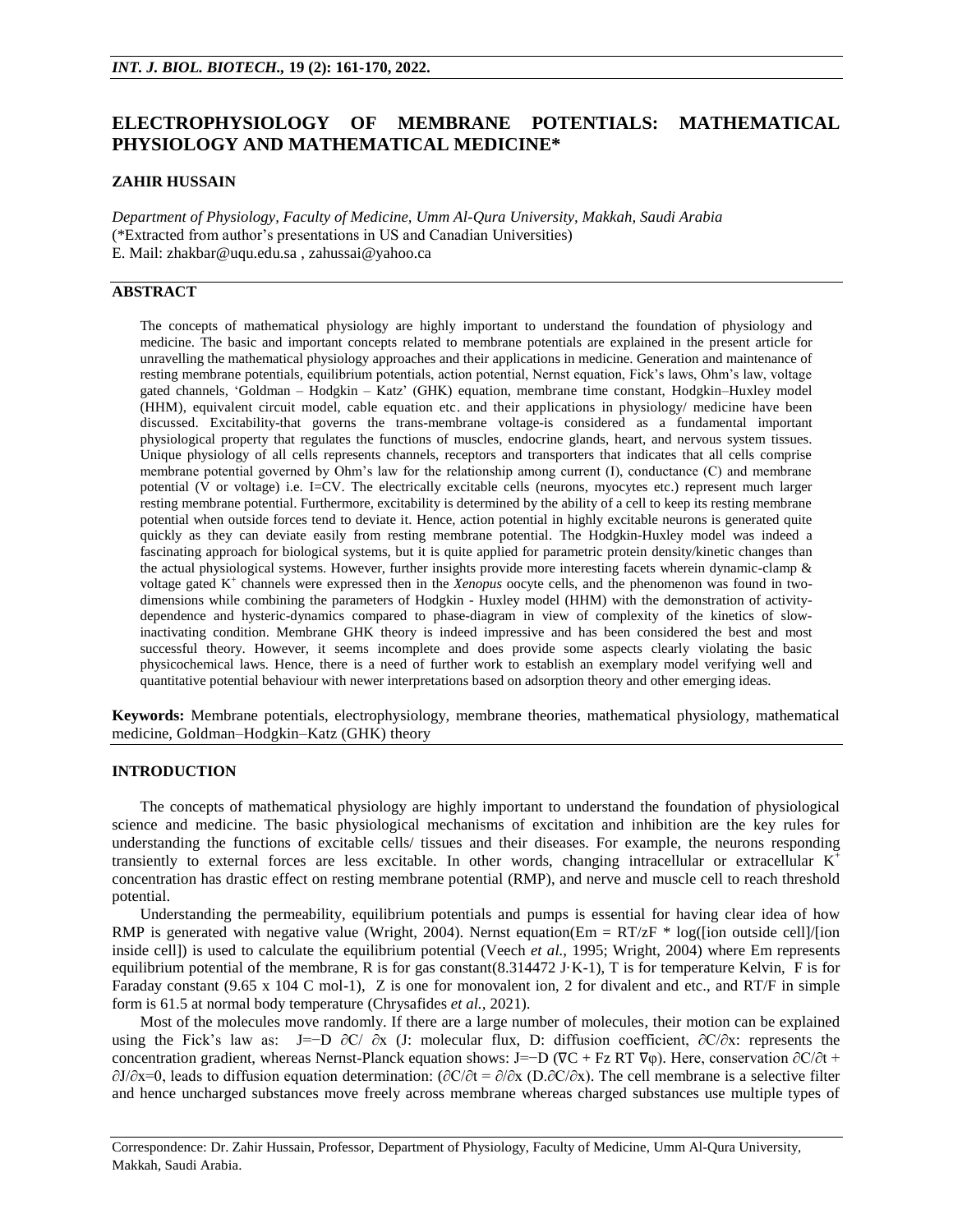selective ion-channel pores (Hille, 2001) since due to internal hydrophobic membrane structure, they cannot easily perform transmembrane diffusion.

Concentration gradient, electrical gradient and active transport are the factors involved in causing ionic movements via ion-channels. The potential difference of ions creates membrane potential (Vm) or we may say:  $V_m =$  $V_i$  - $V_o$  (Where Vi and Vo respectively represent inside and outside potential values). Electrochemical potentials can be expressed as: $\mu = \mu i + \bar{z}$  is  $\mu$  is electrochemical potential,  $\mu i$  is chemical potential, z is valency, F is Faraday constant, and  $\Phi$  is local electrostatic potential.

Ion channel proteins in the membrane are conductor molecules, and Gauss's law explains that conductor in equilibrium position with the current applied (E: electric field) has entirety of the surface charge (ε: permittivity of free space) expressed by:  $\Sigma = E\epsilon_0$ . 'Surface charge density' can be the electric charge amount-q in an area-A as: σ = q / A. The equation:  $C(x,t)=f(x^2/Dt)$  represents diffusion in a tube by reservoir. However, the other consequences occur by Ohm's law that are described below.

Electrical phenomenon related to membrane potentials specifically the too weak stimuli causing sub-threshold responses collectively explain the physiological basis of excitability. e.g., electrodiffusion Nernst Planck equation, resting membrane potentials, equilibrium potentials, leaky potentials and cable equation.

A force F produced by an electric potential gradient  $\phi$  while effecting the ion with the charge of zq<sub>e</sub> (it is the valence x unitary proton charge), tends the respective ion to be velocity related drifting  $v_D = \mu F$  (mobility  $\mu$  relates to diffusion coefficient D). Ionic flux becomes proportional to available ions c(x), and drift speed J (x) =c (x)  $v_D$ Experimental studies of ion channels and cortical networks provide newer information in synaptic transmission (Sakmann, 2017).

The present review has been specified to provide some of the basic information of the concepts related to mathematical physiology and mathematical medicine of membrane potentials. The models explaining the maintenance and generation of resting membrane potential, and action potential will be described. The Nernst equation, equilibrium potential, Fick's laws, voltage gated channels GHK equation, membrane time constant, Hodgkin–Huxley model (HHM), equivalent circuit model, cable equation etc. and their applications in physiology/medicine will be discussed.

### **RESTING MEMBRANE POTENTIAL: MATHEMATICAL PHYSIOLOGY**

It is highly important for excitable cells to generate and then maintain RMP. Equilibrium (or reversal) potential  $(E_{rev})$  for each ion is the membrane potential (i.e., where its net flow is zero via any open channels) pertains balanced chemical and electrical forces. Hence,  $E_{rev}$  can be calculated by Nernst equation (is ~+60 mV for Na+ and ~-88 mV for K+). Rate of ion exit by concentration gradient is equal to the ionic entrance by electrochemical gradient to establish the equilibrium potential. Hence, the resting membrane potential (RMP) for an ion will be equal to equilibrium membrane potential (EMP) (calculated by Nernst equation) where only that ion can cross the membrane:

#### $V_m = 61/z$  X  $log_{10} [C]_0 / [C]_I$

Where  $V_m$  is the EMP of an ion, z is the valency of that ion, and  $[C]_0$  and  $[C]_1$  respectively represent inside and outside concentration of that ion. Both forces (electrical and chemical) are found equal but opposite at the condition of equilibrium, and for potassium ions it is called reversal potential, EK or potassium Nernst potential or −RT/ zF ln  $[K^+]_{in}$  [K<sup>+</sup>]<sub>out</sub>, (R: gas constant; T:absolute kelvin temperature, z:K<sup>+</sup> valence; and F:Faraday constant.

The Donnan equilibrium explains the presence of high concentration of potassium in and chloride out of the cell, but not explaining the sodium in cell. This is the reason that resting membrane potential in several excitable cells is though around -70 mV near to 'Nernst potentials' for potassium and chloride but varies much from Nernst potential relating to Na+ ion concentration ratio. Pathophysiological, pharmacological, and developmental studies in cellular excitability related to ion channel follow these potential variations (Spinelli *et al.,* 2018). Plasticity of the intrinsic neural excitability has uncovered interesting facets (Debanne *et al.,* 2019).

Despite the best applicability of Nernst equation, RMP is more complex since other factors besides ions are also involved in RMP. The RMP involves cumulative effect of ions where the direction of the flow of sodium and chloride ions is towards intracellular fluid while the former makes the RMP more positive with more impact, and later makes more negative with little impact. The direction of the flow of potassium ion is towards extracellular fluid, and its movement makes the RMP more negative. The organic anions cannot cross the membrane but makes the RMP more negative with little impact. However, the greatest impact concerns to sodium and potassium ions as membrane is most permeable to these ions.

Neuronal cell membranes are more permeable to potassium ions. Sodium ions play role in making a little less negative, the potassium ions bring the RMP near to EMP. Membrane potential is changed leading to action potential occurrence/generation, if permeability of membrane changes via opening or closing of ion channels. Most gated ion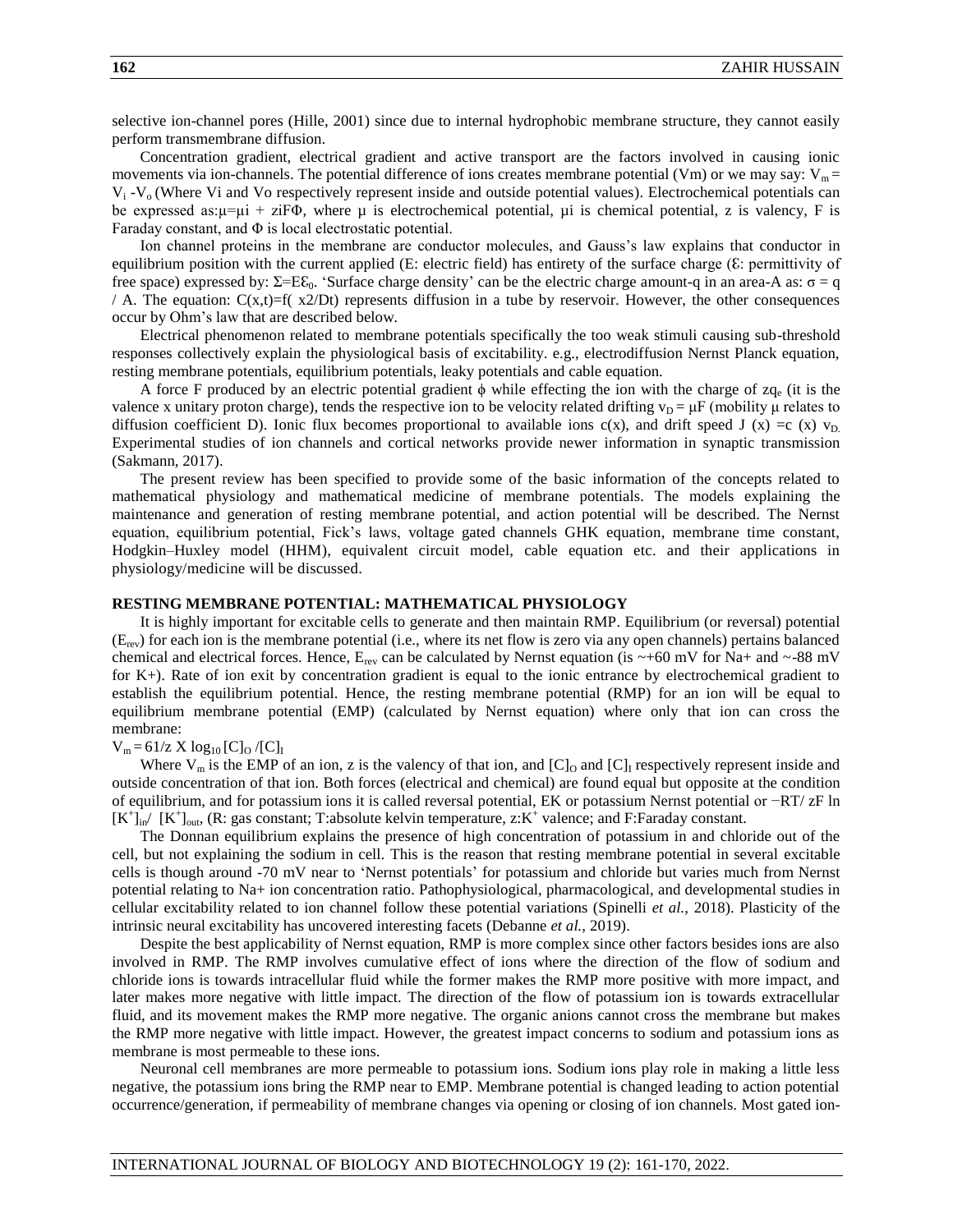channels remain in closed state at resting phase. Because of this, the non-gated channels control primarily so that the RMP gets established. Mathematical descriptions for membrane potentials and excitability depend upon electrodiffusion equations though ion channels were not discovered while these concepts were developed.

Reversal potential or Nernst potential occurs at equilibrium as VN=Vi−Ve=RT/zF ln [C]e/[C]i. For understanding the Nernst equation, it is needed to derive Nernst–Planck equation for how the chemical and electrical forces generated by ions balance each other and help understanding the GHK-equation. Assumption in Nernst potential is zero flux (occurrence of electrodiffusive equilibrium condition), with the single-ion consideration e.g., the solution of electrodiffusion-equation of  $K^+$ , at zero flux describes Nernst potential  $V_K$ . Fick's law of diffusion can be described as: Jdiff=−D  $\frac{\partial}{\partial x}$  (D: diffusion-constant). Fick's first law for diffusion concerns to diffusive flux-J for ideal mixtures ( $\Phi$ ) to the concentration gradient: J= - $D_{\overline{r}}^d$  $\frac{d\Phi}{dx}$ . Transportation of various drugs via e.g. skin can be elaborated by the concept of memory formalism considering the Fick's law involving diffusion coefficient D that does not change with time and position, which explains a better comparison with experimental studies and is alternative to integer-order derivative method (Caputo and Cametti, 2021). Fick's  $2<sup>nd</sup>$  law describes: д  $\frac{\partial \varphi}{\partial t} = D \frac{\partial}{\partial t}$  $\frac{\partial \phi}{\partial x^2}$ , whereas diffusion across the membrane is represented by: J= AD/L (C1 – C2), where change in C1, C2 and L occurs leading to flux changes governed by the Ohm's law. On the other, the carrier mediated diffusion by a saturating Fick's law is governed by:  $J = Jmax Se - Si / (Se + Ke) (Si + Ki)$ .

Ohm's law (I= $\frac{V}{R}$ ) can be stated as electric drift in the microscopic version as:Jdrift=−μz  $\frac{\partial V}{\partial x}$  where z is valence of ion,  $\mu$  is the mobility in square centimeter (cm) /volt second, and E≡−∂V/∂x the electric field as gradient potential-V(volts). Higher concentration will mean higher drift that has same dimensions as diffusion flux. Flux (j) is generally described as I/A(I for area, q for quantity), or dq/dt (t for time). Total flux is: Jtotal=−D  $\frac{\partial}{\partial x} - \mu z \frac{\partial}{\partial y}$  $\frac{\partial v}{\partial x}$ . Three-dimensional electrostatic interaction in place of previously employed equivalent circuit cable theory models (that dealt closed electric circuits inside and outside the axoplasm on the basis of 'Kirchhoff's law' & 'Ohm's law' has been postulated concerning nerve conduction in unmyelinated and myelinated nerve cells, since various conductive patterns occurring in myelinated and unmyelinated nerves cannot be fully explained following Ohm's law and Kirchhoff's law (Akaishi, 2018). More general form for Einstein relation (kinetic theory) is: $D = \mu k_B T$ . The diffusion coefficient and mobility are connected by Einstein's relation (kinetic theory) as:  $D = \frac{kT}{q} \mu$  (Boltzmann's

constant-k; charge q (coulombs); absolute temperature-T)

Diffusion criteria have been postulated since the hydrodynamic argument for weak mass dependence and predicting a stronger mass dependence (Stokes-Einstein relation or hydrodynamic approach instead of kinetic theory approach) pertain less validity, neither explains weak power-law mass dependence (Bhattacharyya and Bagchi, 2000). The total flux (Jtotal) can be written as: Jtotal= $-\frac{\mu k}{q}$ д  $\frac{\partial}{\partial x}$ - $\mu z \frac{\partial}{\partial x}$  $\frac{\partial v}{\partial x}$ . Ion transportation via perforated graphine of single layer of atoms revealed similar membrane potential explained by Teorell, Meyer, and Sievers theory depending on Nernst-Planck equation and membrane electroneutrality though certain nonidealities and surface charge control manifest overprediction of theoretical Donnan potential (Ghosh *et al.,* 2018).

Electrostatic forces have been applied in Nernst–Planck equation (Kirby, 2010). Flux per mole and hence current flux can be converted into Nernst–Planck equation (in amperes per square centimeter) as:I=−(uz  $RT\frac{\partial}{\partial x}+uz^2F\frac{\partial}{\partial x}$  $\frac{\partial v}{\partial x}$ ). To understand the asymmetric potential energy, lipid interactions were studied (Su *et al.*, 2017). Balance at the equilibrium condition occurs for electric effects and diffusion while considering current as zero as:I=–(uzRT $\frac{\partial}{\partial x}$ +uz<sup>2</sup>F  $\frac{\partial}{\partial x}$  $\frac{\partial v}{\partial x}$ )=0. Hence, the equilibrium (or Nernst) potential (Veq) can be written as: Veq  $\equiv$ Vin–Vout= $-\frac{RT}{zF}$ ln  $\frac{in}{out}$ .

The 'Fick's first law' or 'Nernst-Planck-equation' explain the linear elevation of water flux with the concentration of salt (Su *et al.,* 2017). Chord Conductance Equation or Millman equation explains the conductance of ions rather than permeability as:  $Em = \frac{gK + E eq, K + + gNa + E eq, Na + + gCl - E eq, Cl -}$  and osmotic water permeation through  $gK+ + gNa+ + gCl$ a membrane vesicle provides entirely new insights (Su *et al.,* 2017).

#### **MEMBRANE POTENTIALS: MATHEMATICAL PERSPECTIVES**

Osmotic pressure with negative charge and flux are represented as:r $Q=Pl-P2-\pi 1+\pi 2$ , and  $\pi i = kTCi$ . Charge balance (z<sub>x</sub>) and osmotic balance (same osmolyte each side) are respectively considered as:qw (N<sub>i</sub> + K i<sup>−</sup> C<sub>i</sub>)+z<sub>x</sub>q  $X=qw(N_e+K_e-C_e)=0$  and  $N_i+K_i+C_i+X/w=N_e+K_e+C_e$ . Highly impressive investigations relate to Hodgkin-Huxley model. There is a key role and high impact of ion channels in regulating almost every cellular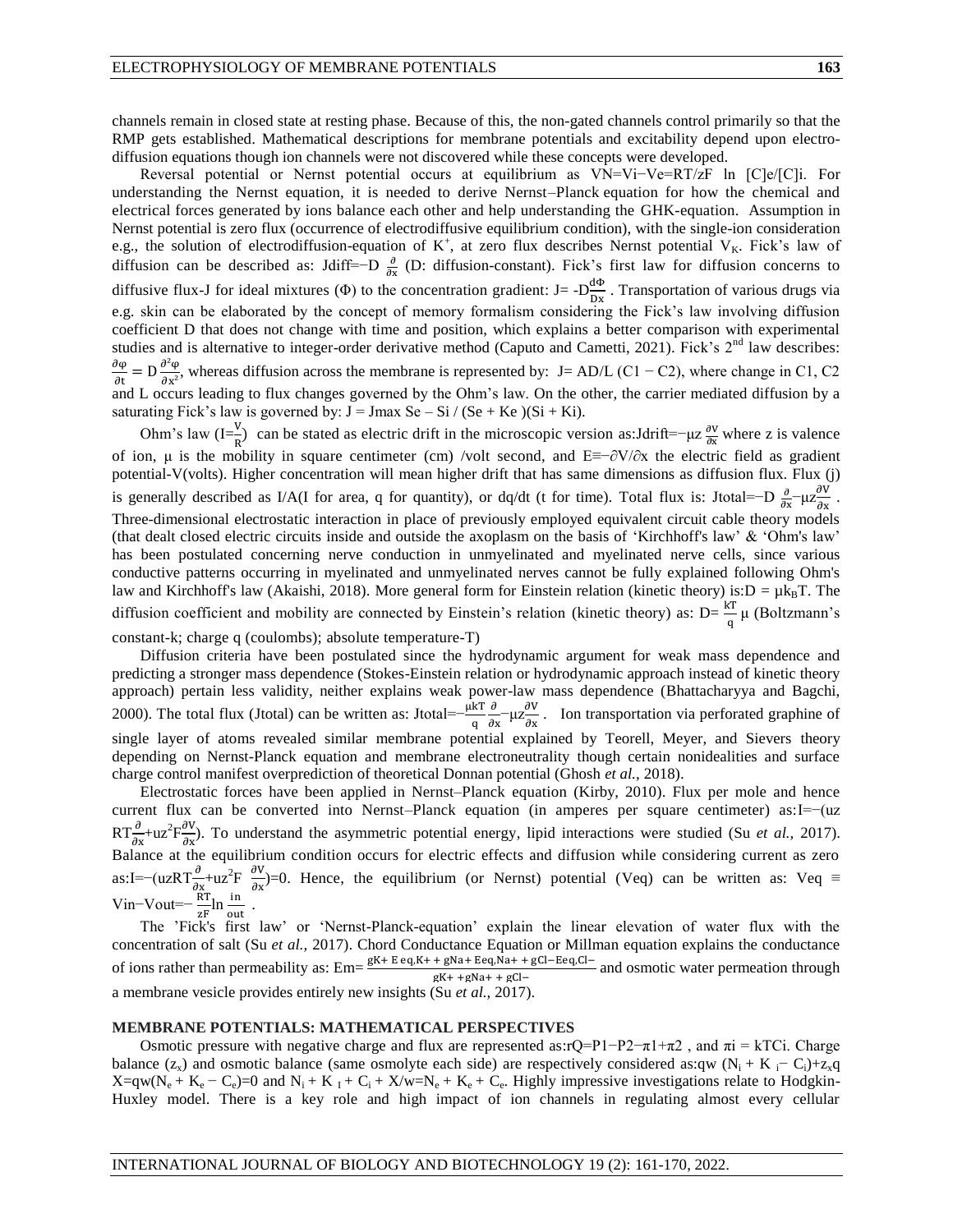process/function, as invented in the classic theory presented by Hodgkin-Huxley-in 1952 for 'action potential generation (Dixon *et al.,* 2021) with the role of sodium and potassium voltage-dependent ion-channels and a leak/or leaky current  $(I_L = I_{cap} + I_{ion}).$ 

The importance and application of cooperative gating of the ion channels involves the regulation of cardiac functions and activity for tone of the vasculature, regulation of impulse and n velocity of impulse conduction in neuronal/ cardiac muscle cells, fine excitation-contraction coupling occurring in muscle cells, and controlling the pace-making activity in the heart (Dixon *et al.*, 2021). Ionic currents in Ohmic form are as:  $c_M \frac{\partial}{\partial x}$  $\frac{\text{VM}}{\partial t} = \frac{a}{2r}$  $\frac{a}{2rL}X$  $\partial$ 2.VM

 $\frac{2.VM}{\partial x \, 2}$  – g<sub>K.</sub>(V<sub>M</sub>–E<sub>K</sub>)–g<sub>Na</sub>.(V<sub>M</sub>–E<sub>Na</sub>)–g<sub>L.</sub>(V<sub>M</sub>–E<sub>L</sub>).

The leaky conductance  $g_L$  is determined by voltage clamp, and leak current is measured as: I<sub>Mc</sub>≈  $g_L(V_C-E_L)$ . The recent advancement in model construction providing mathematical foundations of excitability and properties of involved voltage gated channels (Ori et al., 2020) further explains the concepts of Hodgkin and Huxley theory. Hodgkin & Huxley isolated  $K^+$  current by a special method It was noted that if we know IL and IK, then 'Ohm's law'can be applied as:  $g_{Kx}(t) = \frac{1}{\alpha}$  $\frac{dKx(t)}{dW - E}$  and  $gx_{\text{Nav}}(t) = \frac{dKx(t)}{dW - EXa}$ . Incorporating new techniques/ models, emphasis has been given to the issue of high channel measurement with lower dimensionality for attaining physiological functions (Ori *et al.,* 2020).

By employing voltage clamp (Hodgkin and Huxley, 1952), Hodgkin and Huxley expressed potassium conductance as: $g_K = g^ _K n^4$  and sodium conductance as: $g_{Na} = g^ _{Na}m^3$ h.(n<sup>4</sup> represents that potassium channel is open; maximum conductance as: $g^-_K$  and as: $g^-_{Na}$ ; gating variables as:n, m, & h for 0-1 values; sodium activation gate open probability serves as  $\overline{m}^3$ ; potassium channel all 4 components as identical, and open probability is represented sodium inactivation gate as: h. Electrodiffusion model explains Poisson equations as:d2 $\varphi$ /dx2=− $\lambda^2$ (c1 − c2), and Nernst Planck equation as:J1=−D1(dc1/dx + F/RT c1 dφ/dx) & J2=−D2(dc2/dx−F/RT c2 dφ/dx). In case the channel is short, L≈0⇒λ≈0, the field will be constant as: dφ/dx=v⇒ dc1/dx−vc1=−J1 leading to J1=v ci –  $c_e e^{-v}/1-e^{-v}$ , and then to Goldman-Hodgkin-Katz equation as: Iion=P F2/RT V x([C]i- [C]e exp (-zV /RT/1−exp(−zVF/RT). However, if channel is long, L≈0⇒1λ≈0, c1=c2 will be J1=ce−ci/v1 (v −v1) that is currentvoltage expressing as linear curve incorporated by Hodgkin and Huxley (Hodgkin and Huxley, 1952).

Opening rate constant of a voltage-dependent ion channel is influenced by the effect of electrical polarization (Ramírez-SanJuan et al., 2013). This can be written as voltage-dependent rate constants α and β; and at steady-state condition, m ∞(V) and  $\tau$ (V) time-constant as: $\alpha$  (V)=A<sub>α</sub>exp(−B<sub>a</sub>V) and  $\beta$ (V)=A<sub>β</sub>exp(−B<sub>β</sub>V). The 'Kramers diffusion theory' explains the open to close state and vice versa, and transition rates as exponential (Ramírez-SanJuan *et al.,*  2013). It depends on thermodynamics with the opening and closing probability rely exponentially on potential-Vs & Vh that are constants represented as:

 $\text{m}\infty(V)=\frac{1}{1+\exp.(-(V-))}$ 

Optimizing the leak conductance was done in Squid giant axon (Seely and Crotty, 2010). The voltagedependent channels open and close and hence, generate the impulse/ action potential to travel along axon, for membrane potentials as:

 $CM_{\text{dt}}^{\text{dV}}$  ==−gxNa (V−E<sub>Na</sub>)−gx<sub>K</sub>(V−E<sub>K</sub>)−gx<sub>L</sub>(V−E<sub>L</sub>), where I<sub>L</sub> = g<sub>L</sub>(V −E<sub>L</sub>) is the leak current, that was elaborated later (Seely and Crotty, 2010).

One effective porous substrate electroporation (PSEP) method was employed wherein impedance measurements are used (Brooks *et al.,* 2022). It is important to know the way ionic movements generate electrical signals via conductors/ insulators, ionic gradient batteries, and membrane capacitor since the GHK equation cannot lead us to understand how the transmembrane ionic gradients generate impulses. Association between potential- $V_m$  and stored charge-q involving proportionality constant C (membrane capacitance that depend on total area of dielectric; and c<sub>M</sub>the specific membrane capacitance-is the capacitance/square centimeter(cm), as: $q= C_M V_M$ . Hence i<sub>cap</sub>-(specific capacitance-current) is equal to  $C_M \stackrel{d}{=}$  $\frac{V_{\text{AM}}}{dt}$ . Brownian dynamics studies were applied to study permeation for ions via K<sup>+</sup> channels deduced from crystallography, and it was found that current-voltage relation is linear in symmetrical-solutions with less than 100 mv applied potential. However, it does not follow 'Ohm law' at higher values of potential. Whereas the reversal-potentials in asymmetrical-solutions agree with Nernst equation (Chung *et al.,* 1999). Hence, ionic current through e.g. potassium channel employing Ohm's law appears as:I<sub>K</sub>=g<sub>K</sub>(V<sub>M</sub>−E<sub>K</sub>).

Potassium current per unit area can be determined as: $I_K = g_K(V_M - E_K) = \frac{VM - EK}{rK}$ . Various conductive patterns cannot be fully explained following Kirchhoff or Ohm laws, and hence, three-dimensional electrostatic interaction served the best for membrane conductance (Akaishi, 2018). According to Kirchhoff law, current in the cell that is zero (i<sub>cap</sub>+I<sub>K</sub>), and have equivalent circuit shows the membrane potential as: $C_M \stackrel{d}{=}$  $\frac{VxM}{dt} + \frac{V}{dt}$  $\frac{H-EK}{rK}$  Or  $-gx_K(V_M-E_K)$  =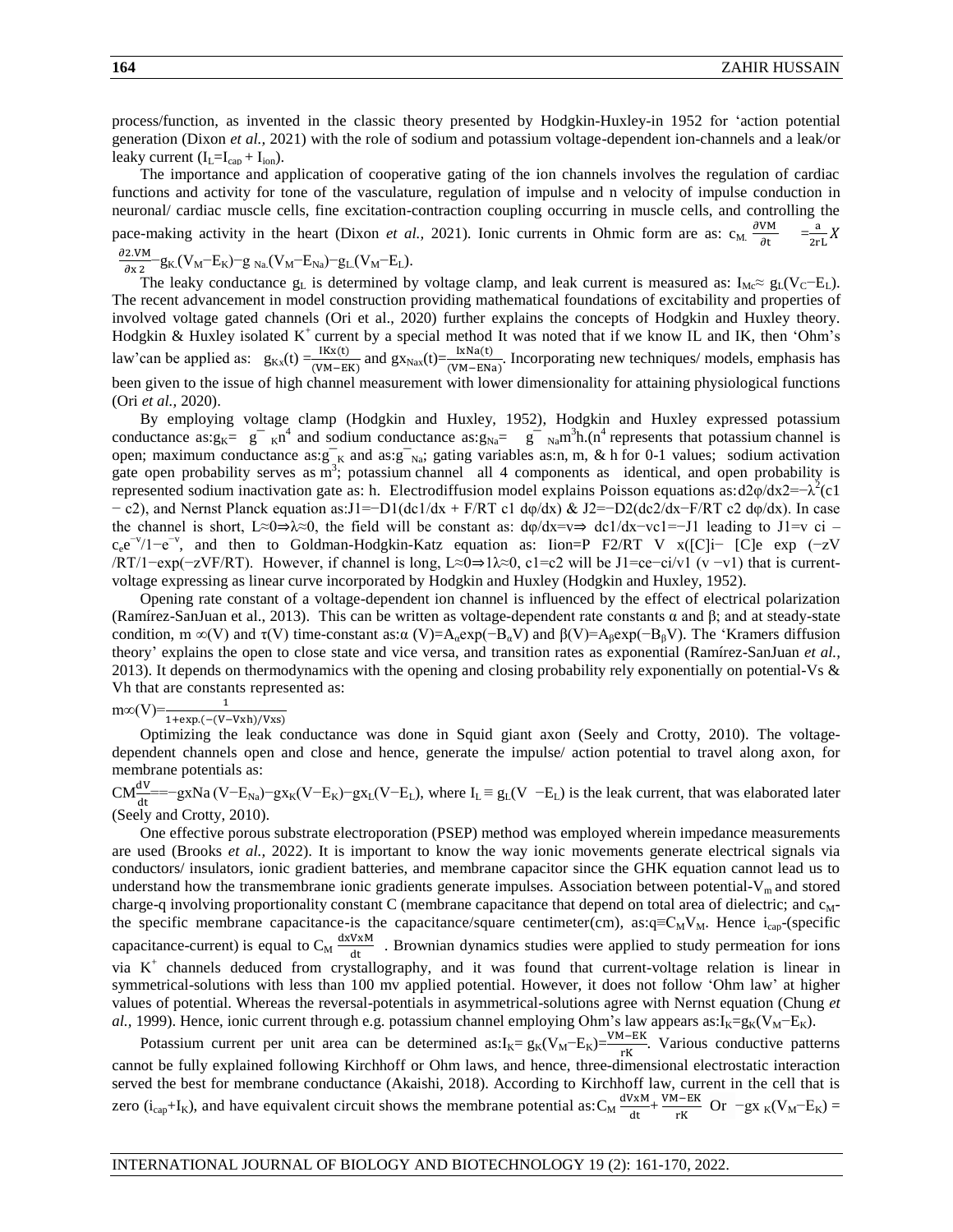$-\frac{V}{\sqrt{2}}$  $\frac{M-EK}{rK}$  = C<sub>M</sub><sup>d</sup>  $\frac{\partial W_H}{\partial t}$ . Human body impedance has been analysed by new methods of impedance employing armpit electrode and new equivalent circuit model for the cell (consisting of resistance R and capacitance (C) (Chinen *et al.,* 2015). We may consider I(t)-current source and three parallel-conductances in an equivalent circuit, that can be written as:  $i_{ionz}$  – gx<sub>Cl</sub> (V<sub>M</sub> – E<sub>Cl</sub>) – gx<sub>K</sub> (V<sub>M</sub>–E<sub>K</sub>) – gx<sub>Na</sub> (V<sub>M</sub> – E<sub>Na</sub>). If we divide I(t)-current source with total neuronal area, it becomes: $C_M \frac{d}{dt}$  $\frac{V_{\text{N}}}{dt}$  = – gx<sub>Cl</sub> (V<sub>M</sub> – E<sub>Cl</sub>) – gx<sub>K</sub> (V<sub>M</sub> – E<sub>K</sub>) – gx<sub>Na</sub> (V<sub>M</sub> – E<sub>Na</sub>)+I(t)/A.

The model of equivalent circuit manifests the major components of the PSEP system components (Brooks *et al*., 2022). Or the resting potential  $E_R = (g_{Cl}E_{Cl}+g_KE_K+gNaE_{Na})r_M$ , and specific membrane resistance  $r_M$  is  $\frac{1}{gCl+gK+gNa}$ g that can be presented as:  $C_M^d$  $\frac{VM}{dt}$ = $-\frac{V}{t}$  $\frac{n-\text{E}}{rM}$  +I(t)/A. impedance been applied considering R as the electrical resistance of fluid inside and outside the cell, and whereas the C for high frequency conductance of cell membrane (Chinen *et*   $al, 2015$ ). However,  $V_M$  reaches steady state for passive membrane where conductance and current are constant.

Theoretical explanation is not yet presented for the excitability and threshold mechanism (Ma *et al.,* 2021). Cable theory or cable equation is essentially required as a conventional method for simulating neural recording extracellularly by initially computing the transmembrane currents employing cable equation (Buccino *et al.,* 2019). Geometry of the neuron affects the flow of neuronal information considering approximating by cylinders or cable (with large cross-sectional area) with radius a, and x the distance along the cable showing isopotential compared to spheres for isopotential conditions.

Mechanistic modelling of neurons indeed is an important part of computational neuroscience or neurocomputation that gives opportunity to researchers for simulating and exploring the neuronal activity (Buccino *et al.*, 2019). Classical cable theoretical model describes a partial differential equation for the  $V_M(x, t)$ -membrane potential with the current, assuming that  $R_{e}=0$ , and hence extracellular space is isopotential. The neural localization and parameterization of neural models from extracellular recordings is highly important and cannot be ignored since presence of probe improves the interpretation of extracellular recording (Buccino *et al.,* 2019). The cable will have the total resistance RL ( $r_L$  being proportionality constant, for length  $\Delta x$  as:  $r_L \Delta x / (\pi a^2)$ 

Various conductives cannot be fully explained following Kirchhoff/or Ohm law (Akaishi, 2018). However, there are certain merits of Ohm's law and Kirchhoff's law. Variation in intracellular axial current and the transmembrane current are equal, and hence, according to Kirchhoff's law, though there are limitations in it, is applicable (Akaishi, 2018). Assumption of resting potential for zero is for a passive cable. It has been emphasized that quasi-active cable approximation has significant contributions manifested recently (Ceballos *et al.,* 2017). The length constant, or lambda  $(\lambda)$  shows how far a stationary current may affect the voltage along the cable. The larger the value of ( $\lambda$ ), the farther the charge will be (Here we require boundary conditions):  $V_{ss}(x) = \frac{\lambda rL}{\pi a^2} I_0 e^{-x/\lambda}$ . Membrane time constant provides the facility to determine the synaptic excitation and inhibition, and this method works also in voltage clamp mode with some minor changes (Berg and Ditlevsen, 2013). Membrane time constant relates to the way isopotential passive cell gives response to stimulation by current. The signalling does not affect the I

 $\frac{10}{4\pi\rho^2}i$ membrane electrical changes, and written as:  $I_M(t) I_M(t) = \frac{I(t)}{4\pi \rho^2}$ Otherwise  $\boldsymbol{0}$ 

Membrane time constant  $\tau_M$  is generally calculated as  $\tau = \tau_m C_m$  and it predicts how much fast is the membrane potential Vm in response to injected current ( $C_m$  is the capacitance). The membrane time constant  $\tau$  is for potential V fluctuations for current clamp data (Berg and Ditlevsen, 2013). An ordinary differential equation can be used as in following for measuring the change in membrane potential from rest (V  $_M$ ) considering C  $_M$  as specific membrane capacitance,  $E_R$  as cell's resting potential and  $r_M$  as specific membrane resistance: dVM V

$$
c_{M}\frac{d^{VM}}{dt}=-\frac{VM}{rM}+I_{M}(t).
$$

Suggestions for improving the quantitative techniques for steady-state membrane potential modelling have been presented (Fraser and Huang, 2007). In case cell starts at rest condition, then considering it will be:  $V_M(t)$  $=\frac{r}{4}$  $\frac{r_{\text{M}}}{4\pi\rho^2}(1-e^{-rtM})$  for 0<t<T. The membrane time constant is  $\tau_M \equiv C_M r_M$ , and hence:  $V_M(t) = V_M(T)e^{-rtM}$  for t>T. There are a variety of classical techniques from classical approaches including Gibbs-Donnan-equilibrium, GHK etc and present techniques for cardiac myocyte e.g., current-summing-models of DiFrancesco & Noble, and others or charge-difference-model for skeletal muscle (Fraser and Huang, 2007). Steady-state membrane potential (R-<sub>INP-</sub>input resistance with input current change  $\Delta I$ ) satisfies and steady-state-membrane-potential-SSMD as R-<sub>INP</sub> $\Delta I$ ) and can be written as:  $I_0 \frac{r}{4\pi}$  $\frac{1}{4\pi\rho^2} \equiv I_0 R_{INP}$ 

The classical and recent techniques explain interrelationships existing between membrane potential, cell volume and concentration of intracellular ions (Fraser and Huang, 2007). The larger the membrane resistance  $(r_m)$  hard it is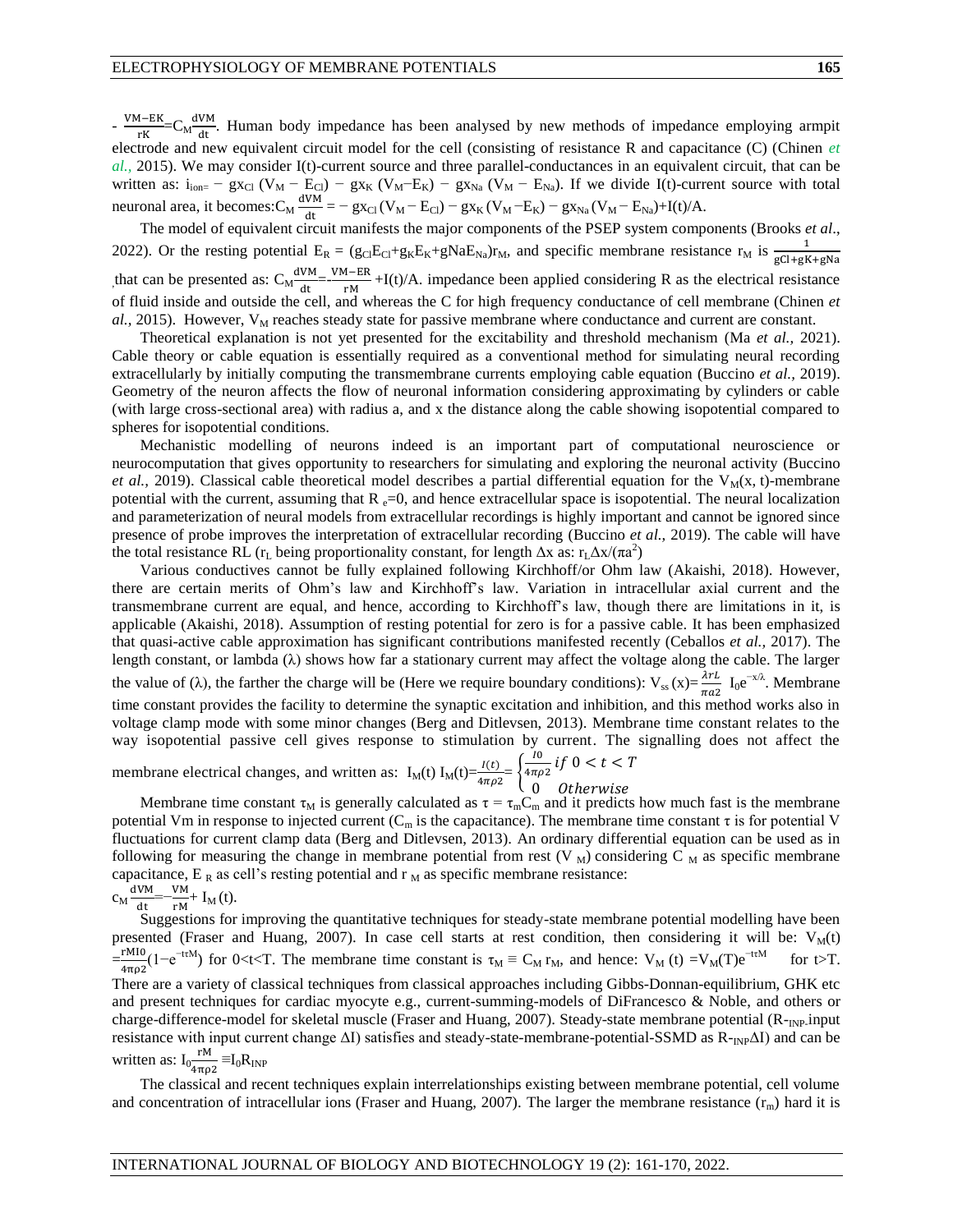for a current to bring a change in membrane potential. The  $V_M$  jumps to the steady-state potential,  $I_0R_{INP}$  and  $V_M$  is: $V_M(t)=r_M I_M(t)$  without membrane capacitance. Classical and recent techniques are useful for experimentation and understanding/ interpreting the integrated concepts in myocyte and skeletal muscle cell (Fraser and Huang, 2007).

There are various models to explain membrane potentials where all ions are permeable, mainly, constant field model or GHK model by Goldman and Nobel laureates-Hodgkin & Katz. GHK model assumes: Iion=P F2/RT where linear model depicts as: Iion=g(V−VN). This model is described relating to constant field equation since it was assumed that the ions move independently, transmembrane electric field is constant and Nernst–Planck equation applies within the membrane (Reuss *et al.,* 2008; Bhadra and Kilogore, 2015).

Chloride conductance in the taste receptor cells in oral cavity (with the possibility of recording in other taste cells from taste buds in the foliate and vallate papillae, nasopharynx, soft palate, and epiglottis) is activated by hypoosmotic stimuli, and the reversal potentials matched closely as described by GHK for chloride conductance (Gilbertson, 2002). Nernst–Planck equation in specific conditions of transmembrane current is as (considering changing transmembrane mobility compared to that in aqueous solution):I=−u\*z<sup>2</sup>Fβ  $\frac{VM}{l}$ −u\*zRTβ $\frac{d}{dx}$ , 0< x<1.

To have further insight for the effect of hypoosmotic stimuli on peripheral taste system, it was investigated by using whole-cell patch clamp electrophysiological recording (Gilbertson, 2002). This first-order linear ordinary differential equation having two boundaries generally cannot be solved. But the current I is not known that helps solving both boundary conditions in the form:  $I = u^*z^2 FVM\beta I$ u∗z  $\frac{\text{FWM}\beta}{\text{l}}$  ( $\frac{\text{o}}{\text{c}}$  $\frac{\text{ite}-\xi-\text{in}}{\text{e}-\xi-1}$ ), where  $\xi = \frac{z}{\xi}$  $\frac{\text{Whr}}{\text{RT}}$ . Membrane asymmetry and transmembrane potential  $(V_m)$  have been evaluated MD (molecular dynamic) for all-atoms for membranes with different composition (Lin and Gorfe, 2020). It can be represented in the form of permeability (P≡ βu∗R  $\frac{1}{1F}$ ) for single ion as: I=PzF $\xi$  (<sup>o</sup>  $\frac{(\mathfrak{t}\mathfrak{e}^{\mathfrak{t}}-\mathfrak{c}^{\mathfrak{t}}-\mathfrak{m})}{\mathfrak{e}^{\mathfrak{t}}-\mathfrak{e}^{\mathfrak{t}}-1}.$ 

The effect of membrane asymmetry on transmembrane potential  $(V_m)$  in physiologically important model membranes using Nernst or Goldman-Hodgkin-Katz equations does not provide atomic descriptions for its role on the dynamics of lipid and protein (Lin and Gorfe, 2020). Hence, newer techniques were found more applicable. For multiple number of ions, the GHK is:  $VM = \frac{RT}{F} In \frac{P.K[K+]out+P.Na[Na+]out+P.CI[Cl-]in+P.Na[Na+]in+P.CI[Cl-]in+P.Na[Na+]in+P.CI[Cl-]in+P.Na[Na+]in+P.Na[Na+]in+P.Na[Na+]in+P.Na[Na+]in+P.Na[Na+]in+P.Na[Na+]in+P.Na[Na+]in+P.Na[Na+]in+P.Na[Na+]in+P.Na[Na+]in+P.Na[Na+]in+P.Na[Na+]in+P$ 

It was further noted that synaptic alterations regulate the spontaneous transitions shown in another model (Zhou *et al.,* 2021). Biological neuron models, or spiking neuron models explain the neural function relate to the generation of action potentials or spikes for about one millisecond in duration. The bursting neuronal activities relate to sleepwakefulness cycle, slow-wave activity during sleep that occurs between tonic and bursting neuronal activities (Zhou *et al.,* 2021).

#### **MATHEMATICAL MEDICINE**

Binding caused by diffusion with a binding site that is quite buried can be expressed as:  $dxB(t)/dt=-k(t)cxB(t)$ (Berezhkovskii *et al.,* 2011), (k(t): rate coefficient depending on time, and g(r,t):calculation of ligand-site-pairdistribution). Lidocaine binding with sodium channels and influence of anticonvulsant and antiarrhythmic drugs provides binding interaction dynamics (Hussain and Backx, 1997). Antibiotic binding with a certain ligand inside the cell can be obtained to understand the influence caused by changing antibiotic levels in bacteria as well (Abel Zur Wiesch *et al.,* 2017).

#### dAU  $=$  ku, fAiB  $-$  Ku, rAU  $\overline{dt}$

Where K is maximum reproductive capacity, Ai is number of antibiotics, AU is unspecifically bound antibiotic, and unspecific binding rate and dissociation rate are represented by  $k_{\text{unf}}$  and  $k_{\text{unf}}$ . (Abel Zur Wiesch et al., 2017).

It is possible that same channels show various excitability levels, and hence, for improving conductance requires the involvement of the formulation of drift diffusion-procedure (Herrera-Valdez, 2012) represented as:

$$
v(t) \approx vL + (v_{\circ} - vL) \exp(\frac{gL}{c}t)
$$

Where gL controls time constants, v to vL

Pathological aspects of microdomain formation during neuronal excitation is highly important. Kindling model of epilepsy shows selective level of excitability for the threshold potential for after-discharges (Ads) and seizures (Hussain et al., 1997).

IKNeu= −gKNeun4 (VNeu − EKNeu) SASyn

where (KNeu) are neuron potassium channel, E with the KNeu indicates  $K^+$ channel reversal-potential, gKNeu as maximum K+ channel conductance, V with Neu is voltage for neuronal membrane & S with Asyn indicates surface-wise synaptic area (Breslin *et al*., 2018).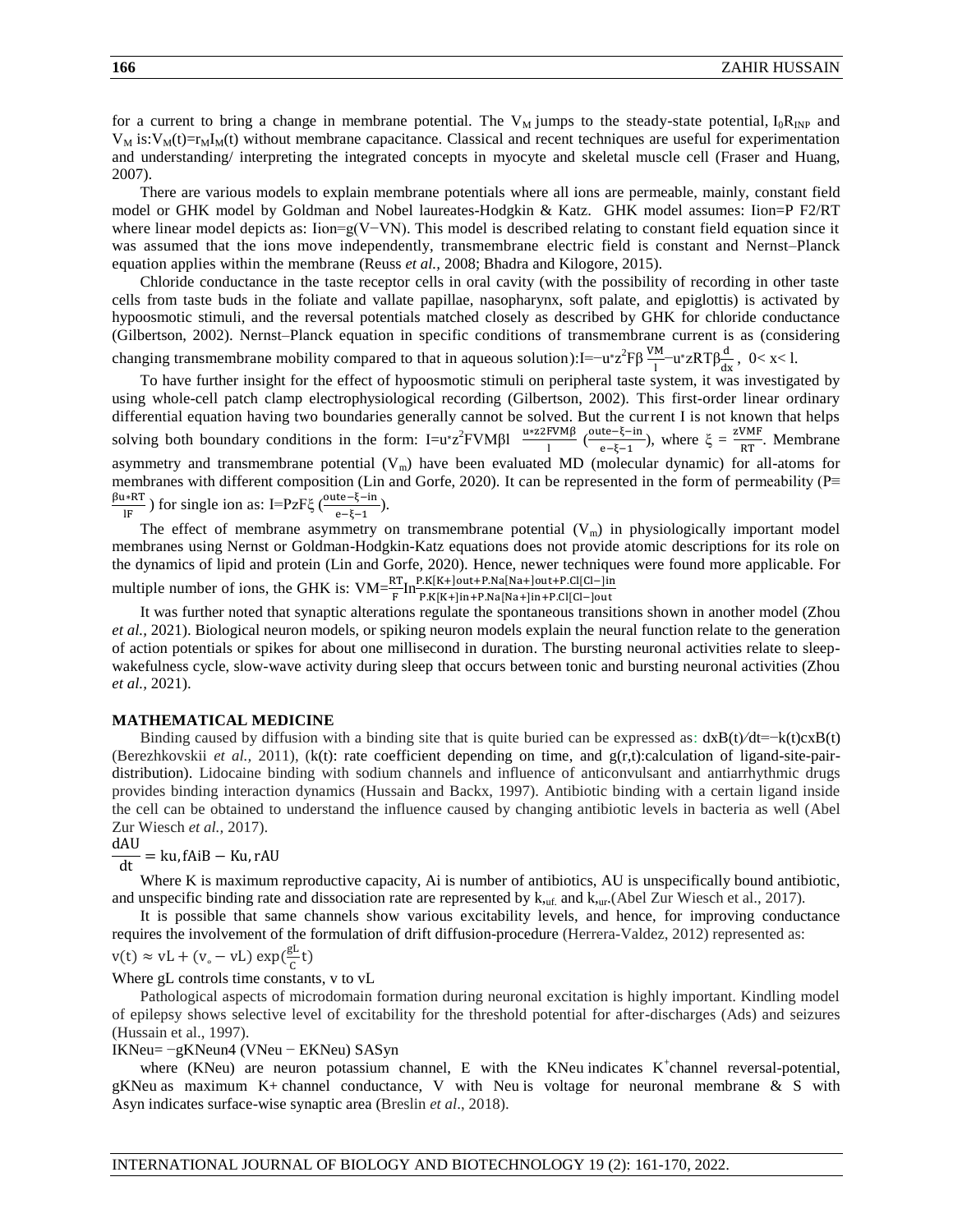The transient receptor potential (TRP) cation M channel (TRPM) or melastatin-member 8-TRPM8, or CMR1 cold & menthol receptor-1 have receptor for testosterone (Hussain *et al.*, 2017; Demirkhanyan *et al.,* 2018; Mohandass *et al.,* 2020). Role of steroid hormones (Qureshi *et al.,* 1988) and a later work (Hussain, 2010) were inter-related to the mentioned reports. Another interesting study suggested that calcineurin inhibits ANP-induced testosterone production (Henesy *et al.,* 2012) represented as:

dfstim  $= k3f$  unstim  $- k4$  fstim  $dt$ 

Where fractions of phosphorylated and dephosphorylated receptors, funstim and fstim are the fractions of unstimulated activities.

Interatomic interactions in hydrogen bonding have been revealed in self-assembly studies (Ahmadi *et al.,* 2016). Similar other interatomic interaction studies (atoms  $\alpha$  in AAu and atoms  $\beta$  in AAv) in other quantum mechanical aspects have been used to study spike protein of SARS-CoV-2 virus (Ching *et al.,* 2021) represented as: AABP(u,v)= ΣαℇuΣβℇvPαi, βj

Planar lipid bilayer studies (Wu et al., 2006; Li et al., 2007; Radhakrishna *et al*., 2022) are quite applied in understanding the process of chanellogenesis. It was revealed that:

 $S_{CD} = -1/2 \text{ X } 3 \cos^2 \theta - 1$ . Where order parameters (SCD) were calculated and  $\theta$  was revealed as instantaneous angle present between the bilayer & C–H bond (Radhakrishna *et al.,* 2022).

#### **CONCLUSION**

There are a variety of applications of mathematical physiology concepts in mathematical medicine. For example, hyperkalemia is caused due to elevated plasma levels of  $K^+$  caused by increased intake, reduced renal elimination, increased release from intracellular stores because of tissue damage etc., leading to inactivation of sodium channels, and increase in refractory period, causing major arrhythmias (Simons *et al.,* 2021). Cardiac arrest or arrhythmia may occur owing to myocytes depolarization as most life- threatening consequence of hyperkalemia (Brown and O'Rourke, 2010). On the other hand, hypokalemia causes K+flux to outside cells resulting to hyperpolarization state and difficulty producing impulse causing negative cardiac potential, delayed ventricular repolarization, and re-entrant arrhythmias (Castro and Sharma 2021).

Excitability relates to transmembrane potential changes regulating the functions of neuronal tissues, heart, muscles and endocrine glands (Ori *et al.,* 2020). The unique physiology of all cells represents channels, receptors and transporters that indicates that all cells comprise membrane potential governed by Ohm's law for the relationship among current (I), conductance (C) and membrane potential (V or voltage) i.e. I= CV. The electrically excitable cells (neurons, myocytes etc.) represent much larger resting membrane potential since large number of K<sup>+</sup> channels open in rest. The RMP of cells is mainly due to flow of ions through leak or leaky channels that remain open in resting state (Grider *et al.,* 2021). Furthermore, excitability is determined by the ability of a cell to keep its resting membrane potential when outside forces tend to deviate it. Hence, action potential in highly excitable neurons is generated quite quickly as they can deviate easily from resting membrane potential (Grider *et al.,* 2021).

The Hodgkin-Huxley model (Hodgkin and Huxley, 1952) was indeed a fascinating approach for biological systems but not precisely applied to biological/physiological system. It seems rather implementing to density and kinetics of proteins with respect to parametric changes. However, further insights provide more interesting facets where Xenopus oocytes was expressed for voltage dependent  $K^+$  channels. It was fascinating to predict that in view of the complexity of the kinetics of slow inactivation, the excitability phenomenon was found to be related in combination of HHM theory parameters and activity-depending and hysteric-dynamic process over phase-diagram (Ori *et al.,* 2020).

Membrane GHK theory is indeed impressive and has been considered the best and most successful theory. However, it seems incomplete and does provide some aspects clearly violating the basic physicochemical laws. Hence, there is a need of further work to establish an exemplary model verifying well and quantitative potential behaviour with newer interpretations based on adsorption theory and other emerging ideas.

#### **ACKNOWLEDGEMENT**

The author acknowledges and thanks his students for collecting the records of his teaching lectures and research presentations in North American universities.

### **REFERENCES**

Abel Zur Wiesch, P., F. Clarelli and T. Cohen (2017). Using Chemical Reaction Kinetics to Predict Optimal Antibiotic Treatment Strategies. *PLoS Comput. Biol.*, 13(1): e1005321. doi: 10.1371/journal.pcbi.1005321.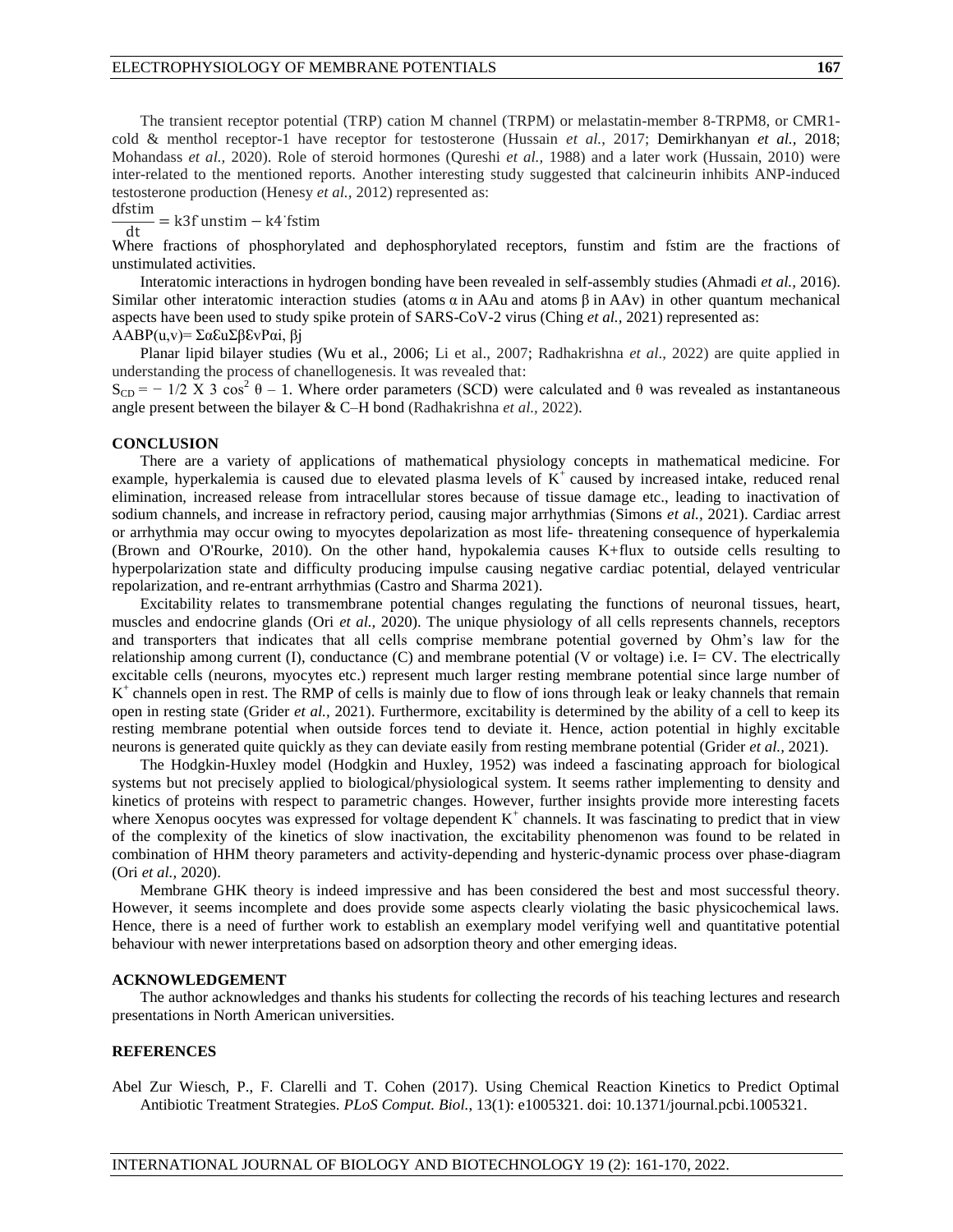- Ahmadi, S., Achari V.M., Z. Hussain, and R. Hashim (2017). Epimeric and anomeric relationship of octyl- α -Dgluco/galactosides: insight from density functional theory and atom in molecules studies. *Computational and Theoretical Chemistry* (Amsterdam: Elsevier), 1108: 93–102.
- Akaishi, T. (2018). Nerve conduction models in myelinated and unmyelinated nerves based on three-dimensional electrostatic interaction. *Neural Regen. Res.,* 13(5):779-785.
- Berg, R.W. and S. Ditlevsen (2013). Synaptic inhibition and excitation estimated via the time constant of membrane potential fluctuations. *J. Neurophysiol*., 110(4):1021-34.
- Bhadra, N. and K. Kilgore (2015) *Physiological principles of electrical stimulation, Implantable Neuroprostheses for Restoring Function*. Edition 2, Woodhead Publishing Series in Biomaterials, Woodhead Publishing, pp.13– 43.
- Bhattacharyya, S. and B. Bagchi (2000). Power law mass dependence of diffusion: A mode coupling theory analysis. *Phys, Rev, E Stat, Phys, Plasma, Fluids Relat. Interdiscip. Topics,* 61(4 Pt A):3850-6.
- Berezhkovskii, A.M., A. Szabo and H.X. Zhou (2011). Diffusion-influenced ligand binding to buried sites in macromolecules and transmembrane channels. *J. Chem. Phys.,* 135(7):075103. doi: 10.1063/1.3609973.
- Breslin, K., J.J. Wade, K. Wong-Lin, J. Harkin, B. Flanagan, H. Van Zalinge, S. Hall, M. Walker, A. Verkhratsky and L. McDaid (2018). Potassium and sodium microdomains in thin astroglial processes: A computational model study. *PLoS Comput. Biol.,* 14(5): e1006151. doi: 10.1371/journal.pcbi.1006151.
- Brooks, J.R., I. Mungloo, S. Mirfendereski, J.P. Quint, D. Paul, A. Jaberi, J.S. Park and R. Yang (2022). An equivalent circuit model for localized electroporation on porous substrates. *Biosens. Bioelectron*, 199: 113862. doi: 10.1016/j.bios.2021.113862.
- Brown, D.A. and B. O'Rourke (2010). Cardiac mitochondria and arrhythmias. *Cardiovasc. Res.,* 88(2):241-49.
- Buccino, A.P., M. Kuchta, K. H. Jæger, T.V. Ness, P. Berthet, K.A. Mardal, G. Cauwenbergh and A. Tveito (2019). How does the presence of neural probes affect extracellular potentials? *J. Neural Eng.,* 16(2):026030. doi: 10.1088/1741-2552/ab03a1.
- Caputo, M and C. Cametti (2021). Diffusion through skin in the light of a fractional derivative approach: progress and challenges. *J. Pharmacokinet. Pharmacodyn*., 48(1):3-19.
- Castro, D. and S. Sharma (2022). *Hypokalemia*. In: StatPearls [Internet]. Treasure Island (FL): StatPearls Publishing; PMID: 29494072.
- Ceballos, C.C., A.C. Roque and R.M. Leão (2017). The role of negative conductances in neuronal subthreshold properties and synaptic integration. *Biophys, Rev.*, 9(5):827-834.
- Chinen, K., I. Kinjo, A. Zamami, K. Irei and K. Nagayama (2015). New equivalent-electrical circuit model and a practical measurement method for human body impedance. *Biomed. Mater. Eng., Suppl*. 1: S779-86.
- Ching, W.Y., P. Adhikari, B. Jawad and R. Podgornik (2021). Ultra-large-scale ab initio quantum chemical computation of bio-molecular systems: The case of spike protein of SARS-CoV-2 virus. *Comput. Struct. Biotechnol. J*., 19:1288-1301.
- Chrysafides, S.M., S. Bordes and S. Sharma (2021). *Physiology, Resting Potential*. In: StatPearls [Internet]. Treasure Island (FL): StatPearls Publishing; PMID: 30855922.
- Chung, S.H., T.W. Allen, M. Hoyles and S. Kuyucak (1999). Permeation of ions across the potassium channel: Brownian dynamics studies. *Biophys. J*., 77(5):2517-2533.
- Debanne, D., Y. Inglebert and M. Russier (2019). Plasticity of intrinsic neuronal excitability. *Current Opinion in Neurobiology,* 54: 73–82.
- Demirkhanyan, L., V. Krishnan, S. Asuthkar, B. Alexander, Z. Hussain, P. Baskaran, Y. Nersesyan, A. Cohen, E. Pavlov, B. Thyagarajan and E. Zakharian (2018). TRPM8 Regulates Sexual Desire and Satiety. *Biophysical Journal*, 114 (3), Supplement 1, p643a.
- Dixon, R.E., M.F. Navedo, M.D. Binder and L.F. Santana (2021). Mechanisms and Physiological Implications of Cooperative Gating of Ion Channels Clusters. *Physiol. Rev*., doi: 10.1152/physrev.00022.2021.
- Fraser, J.A. and C.L. Huang (2007). Quantitative techniques for steady-state calculation and dynamic integrated modelling of membrane potential and intracellular ion concentrations. *Prog. Biophys. Mol. Biol*., 94(3):336- 372.
- Ghosh, M., K.F.A. Jorissen, J.A. Wood and R.G.H. Lammertink (2018). Ion Transport through Perforated Graphene. *J. Phys. Chem. Lett.,* 9(21):6339-6344.
- Gilbertson, T.A. (2002). Hypoosmotic stimuli activate a chloride conductance in rat taste cells. *Chem. Senses*, 27(4):383-394.
- Grider, M.H., R. Jessu and R Kabir (2021). *Physiology, Action Potential*. In: StatPearls [Internet]. Treasure Island (FL): StatPearls Publishing; PMID: 30844170.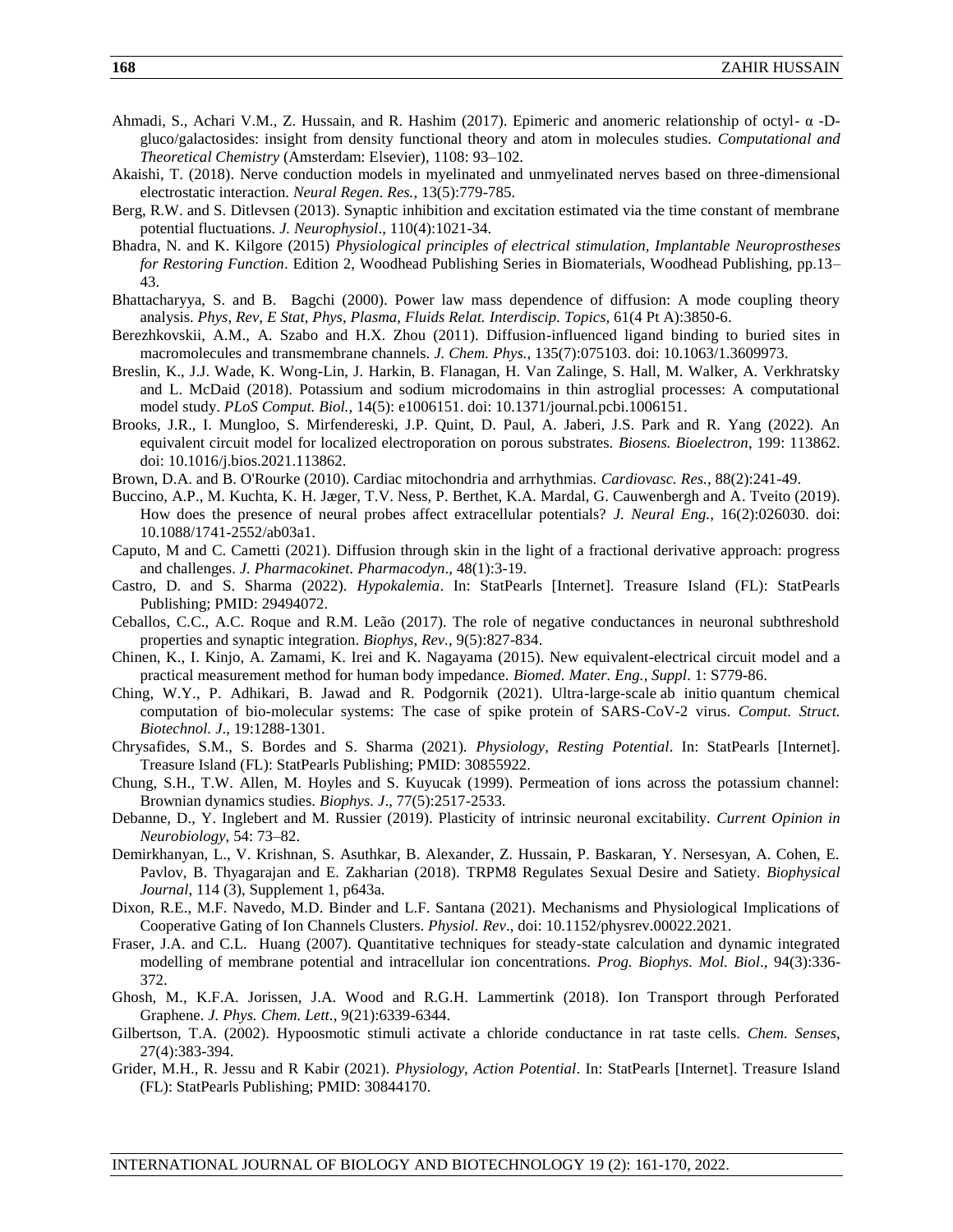- Henesy, M.B., A.L. Britain, B. Zhu, L. Amable, R.E. Honkanen, J.D. Corbin, S.H. Francis and T.C. Rich (2012). Calcineurin regulates homologous desensitization of natriuretic peptide receptor-A and inhibits ANP-induced testosterone production in MA-10 cells. *PLoS One*, 7(8): e41711. doi: 10.1371/journal.pone.0041711.
- Herrera-Valdez, M.A. (2012). Membranes with the same ion channel populations but different excitabilities. *PLoS One*, 2012;7(4): e34636. doi: 10.1371/journal.pone.0034636.
- Hille, B. (2001). Ion channels of excitable membranes, 3rd ed., Sinauer Associates, Sunderland, Massachusetts.
- Hodgkin, A.L. and A.F. Huxley (1952). A quantitative description of membrane current and its application to conduction and excitation in nerve. *J. Physiol.,* (London) 117, 500-544.
- Hussain, Z., G.A. Cottrell and W.M. Burnham (1997a). Determination of after-discharge threshold. *34th Annual medical Symposium*, JPMC, Karachi.
- Hussain, Z. and P.H. Backx (1997). Effects of lidocaine on sodium channels with altered inactivation properties.*34th Annual Medical Symposium*, JPMC, Karachi.
- Hussain, Z., G.A. Cottrell and W. M. Burnham (1997b). After-discharge threshold elicited by amygdala stimulation. *The Aga Khan University Annual National symposium on Role of Neurosciences in Health, Education and Research*. The Aga Khan University, Karachi, Pakistan.
- Hussain, Z. (2010). *Menstrual Cycle and Epilepsy: Premenstrual Reproductive Study*. Germany (Printed in USA & UK). GNL-Thomson Reuters-ISI). Pages: 239.
- Hussain, Z., L. Demirkhanyan, S. Asuthkar and E. Zakharian (2017). Testosterone is a highly potent and specific agonist of TRPM8. *Biophysical Journal*, 110 (3), Supplement 1, p613a.
- Kirby, B.J. (2010). Micro- and Nanoscale Fluid Mechanics: Transport in Microfluidic Devices: Chapter 11: *Species and Charge Transport*. Cambridge, Cambridge University Press.
- Li, Q., X.Q. Dai, P.Y. Shen, Y. Wu, W. Long, C.X. Chen, Z. Hussain, S. Wang and X.Z. Chen (2007). Direct binding of alpha-actinin enhances TRPP3 channel activity. *J. Neurochem*., 103(6):2391-2400.
- Lin, X. and A.A. Gorfe (2020). Transmembrane potential of physiologically relevant model membranes: Effects of membrane asymmetry*. J. Chem. Phys.,* 153(10):105103. doi: 10.1063/5.0018303.
- Ma, H., B. Jia, Y. Li and H. Gu (2021). Excitability and Threshold Mechanism for Enhanced Neuronal Response Induced by Inhibition Preceding Excitation. *Neural Plast*., 202: 6692411. doi: 10.1155/2021/6692411.
- Mohandass, A., V. Krishnan, E.D. Gribkova, S. Asuthkar, P. Baskaran, Y. Nersesyan, Z. Hussain, L.M. Wise, R.E. George, N. Stokes, B.M. Alexander, A.M. Cohen, E.V. Pavlov, D.A. Llano, M.X. Zhu, B. Thyagarajan and E Zakharian (2020). TRPM8 as the rapid testosterone signaling receptor: Implications in the regulation of dimorphic sexual and social behaviors. *FASEB J.,* 34(8):10887-10906.
- Ori, H., H. Hazan, E. Marder and S. Marom (2020). Dynamic clamp constructed phase diagram for the Hodgkin and Huxley model of excitability. *Proc. Natl. Acad. Sci. U S A*., 117(7):3575-3582.
- Qureshi, M.A., Z. Hussain, H. Aziz and K.Z. Hasan (1988). Changes in estrogen and progesterone, seizure occurrence and effect of anticonvulsant medication in catamenial epileptics. *FASEB Journal*, 2(5): 4500-4503.
- Radhakrishna,n N., S.C. Kaul, R. Wadhwa and D. Sundar (2022). Phosphatidylserine Exposed Lipid Bilayer Models for Understanding Cancer Cell Selectivity of Natural Compounds: A Molecular Dynamics Simulation Study. *Membranes* (Basel), 12(1):64. doi: 10.3390/membranes12010064.
- Ramírez-SanJuan, G.R., A.A. Minzoni and L.D. Islas (2013). Effects of electrical polarization on the opening rate constant of a voltage-gated ion channel. Phys Rev E Stat Nonlin Soft Matter Phys, 88(1):012720. doi: 10.1103/PhysRevE.88.012720.
- Reuss, L., R.J. Alpern and S.C. Hebert (2008). Chapter 2 (editors) Mechanisms of Ion Transport Across Cell Membranes and Epithelia, Seldin and Giebisch's. *The Kidney* (Fourth Edition), San Diego: Academic Press, pp. 35–56.
- Sakmann, B. (2017). From single cells and single columns to cortical networks: dendritic excitability, coincidence detection and synaptic transmission in brain slices and brains. *Experimental Physiology*, 102 (5): 489–521.
- Seely, J. and P. Crotty (2010). Optimization of the leak conductance in the squid giant axon. *Phys Rev E Stat Nonlin Soft Matter Phys*, 82(2 Pt 1):021906. doi: 10.1103/PhysRevE.82.021906.
- Simon, L.V., M.F. Hashmi and M.W. Farrell (2022). *Hyperkalaemia*. StatPearls [Internet]. Treasure Island (FL): StatPearls Publishing; PMID: 29261936.
- Spinelli, V., L. Sartiani, A. Mugelli, M.R. Romanelli and E. Cerbai (2018). Hyperpolarization-activated cyclicnucleotide-gated channels: pathophysiological, developmental, and pharmacological insights into their function in cellular excitability. *Canadian Journal of Physiology and Pharmacology,* 96 (10): 977–984.
- Su, J., Y. Zhao, C. Fang and Y. Shi (2017). Asymmetric osmotic water permeation through a vesicle membrane. *J. Chem. Phys.*, 146(20):204902. doi: 10.1063/1.4983749.